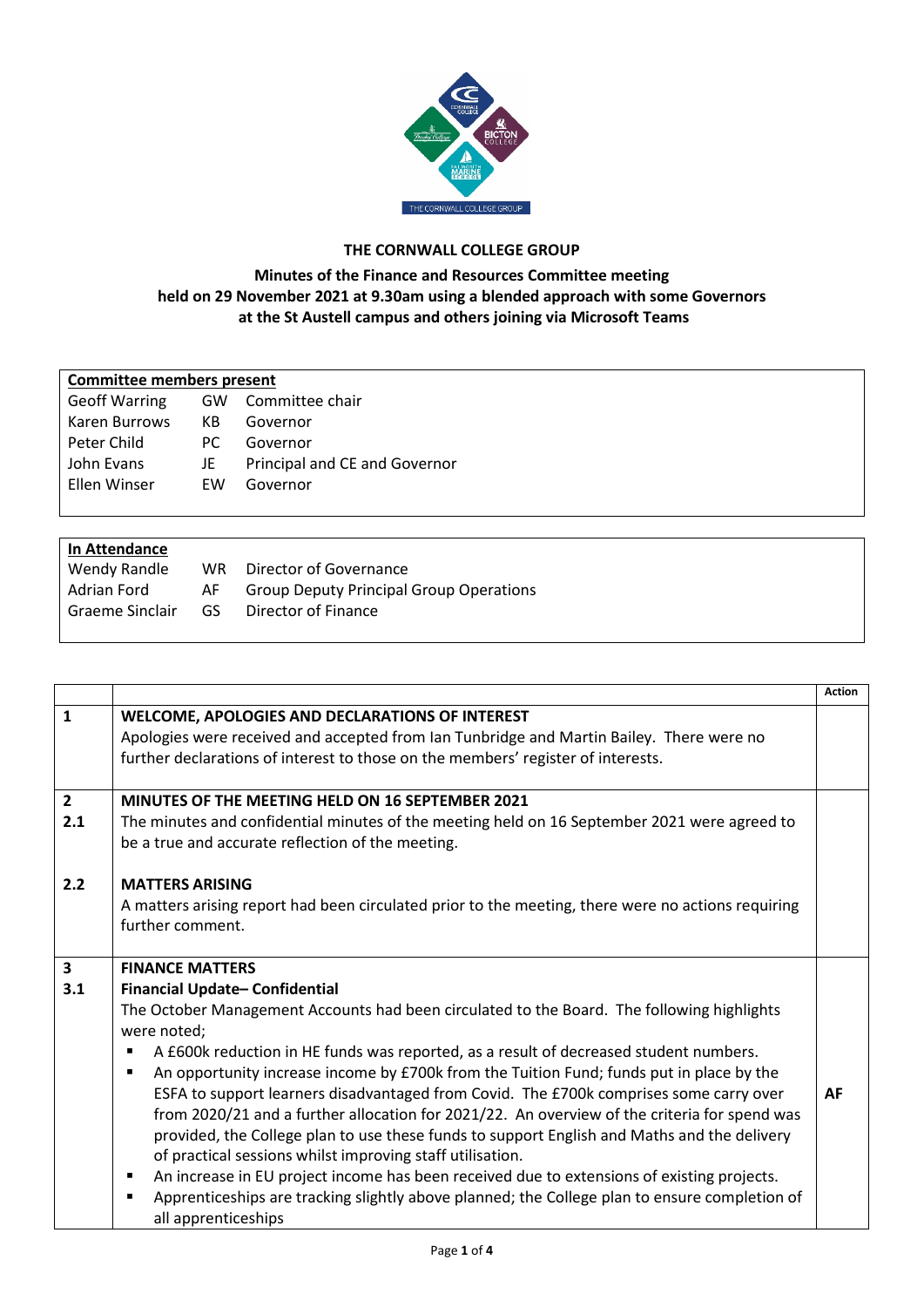|              | Concorde is tracking lower than predicted, the CCMS Board will meet 30/11/2021 to review<br>performance.<br>Additional funds have been allocated to utilities to support price increases in electric and gas.<br>٠                                                                                                                                                                                                            |                  |
|--------------|-------------------------------------------------------------------------------------------------------------------------------------------------------------------------------------------------------------------------------------------------------------------------------------------------------------------------------------------------------------------------------------------------------------------------------|------------------|
|              | Reduction in staff travel costs due to less travel between campuses and virtual working.<br>Reduction in fees to the University of Plymouth due to a reduction in HE students.<br>The profit from the disposal is for the sale of Camborne car park.                                                                                                                                                                          |                  |
|              | Cash flow; the graph portraying cash flow for the financial year was shared, the low point in March<br>and April was highlighted noting the forecast is now £1m; this had previously been forecasted at<br>£1.5m. The expected sale of Camborne Car Park in January/ February 2022 will impact positively.                                                                                                                    |                  |
|              | In response to a Governor question on assumptions regarding HE retentions, it was reported that<br>the College have assumed a ten percent drop out.                                                                                                                                                                                                                                                                           |                  |
|              | Debtors; it was noted that the College have completed significant work around HE loans and<br>although the debt position is similar to last year; payment plans to cover the debt has significantly<br>improved compared to last year.                                                                                                                                                                                        |                  |
|              | Concorde's debt has not reduced as planned, measures are in place to mitigate the risks linked to a<br>specific debtor as noted by a Governor prior to this meeting.                                                                                                                                                                                                                                                          |                  |
|              | The Director of Finance highlighted the impact of a single invoice from one organisation on the<br>long term debtor's position assuring Board there were no concerns.                                                                                                                                                                                                                                                         |                  |
|              | In response to a Committee member request it was agreed that a forecast balance sheet will be<br>included within the Management Accounts.                                                                                                                                                                                                                                                                                     | AF/<br><b>GS</b> |
|              | In response to a Governor question it was noted that the College are not delivering new EU<br>projects but have secured funding for extensions to existing projects. The College will identify if<br>the EU procurement directive has been transferred into EU law.                                                                                                                                                           | AF/<br><b>GS</b> |
| 3.2          | <b>ESFA Financial Health Assessment 2021/21</b><br>The above report from the ESFA had been circulated prior to the meeting. It was noted that the<br>College had achieved 170 points resulting in a requires improvement grading; in order to achieve<br>the College's aim of a good grading, 180 points would need to be achieved; an improved cash flow<br>forecast would impact significantly as would an improved EBITDA. |                  |
|              | It was reported that the ESFA are considering new measures for the Financial Health Assessment<br>moving forward. A focus for the College is to increase the EBITDA to further drive financial health.                                                                                                                                                                                                                        |                  |
|              | The College plan to build the sector averages detailed in the report into the College Balanced<br>Scorecard/KPIs.                                                                                                                                                                                                                                                                                                             | AF/<br><b>GS</b> |
| 3.3          | <b>CCMS Business Plan</b><br>It was reported that the CCMS Business Plan has not been completed and work had halted due to<br>the Managing Director being unwell. In the Managing Director's absence the College have met<br>with the Concorde management team and plan to meet monthly moving forward. It was noted<br>that the CCMS Board planned to meet on 30/11/2021.                                                    | <b>GS</b>        |
| 3.4<br>3.4.1 | <b>FINANCIAL APPROVALS</b><br>Approval of orders over £25k+VAT and recommendation of over £100K to board<br>It was noted that going forward this level of approval would not be included due to the proposed<br>amendments to the levels of authority in the Financial Regulations. The Committee approved the<br>order for £110,803.03 with Fox Construction Solutions noting this no longer needed to go Board.             |                  |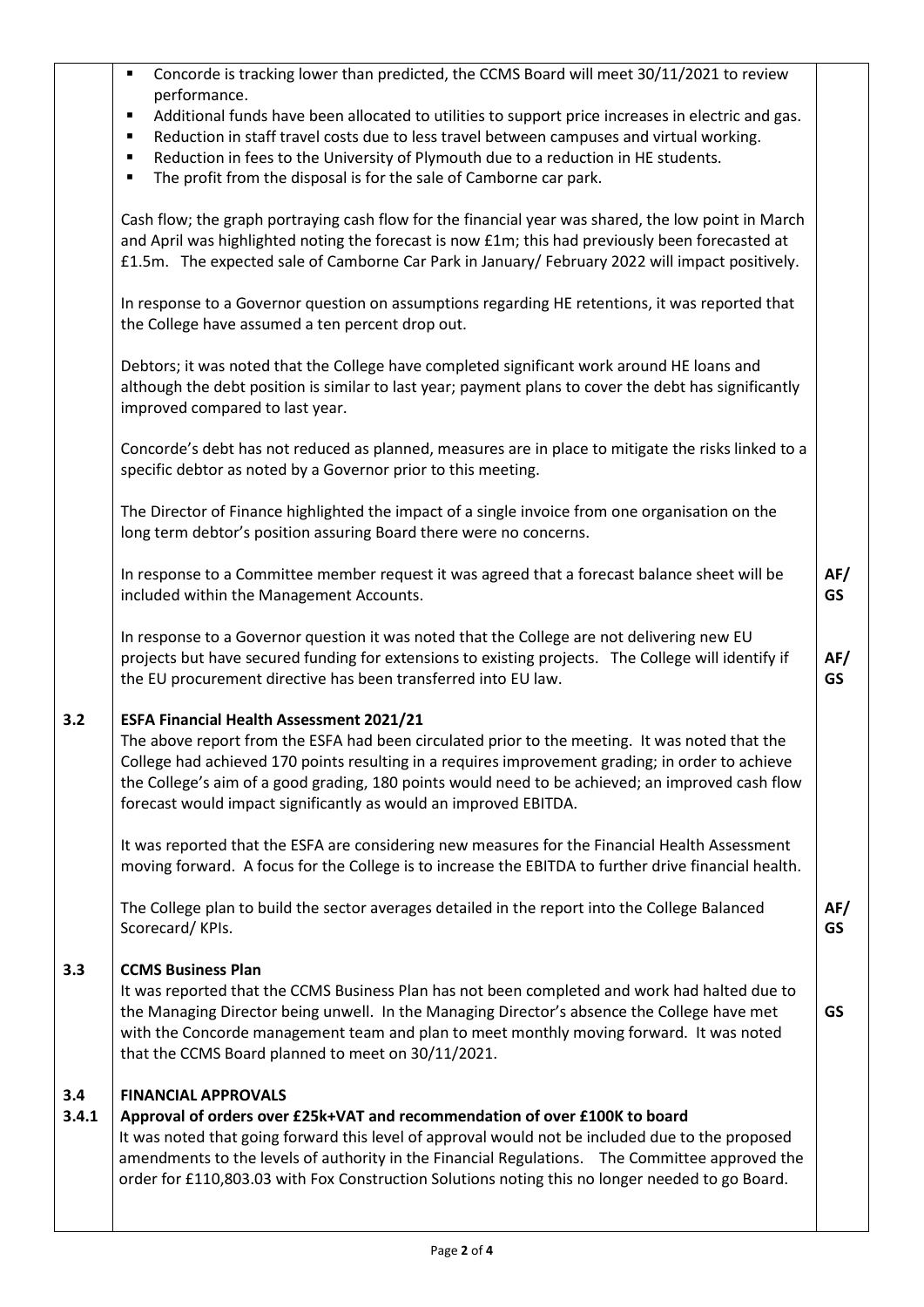| 3.4.2                          | <b>Asset Disposal</b>                                                                                                                                                                                                                                                                                                                                                                                                                                    |                  |
|--------------------------------|----------------------------------------------------------------------------------------------------------------------------------------------------------------------------------------------------------------------------------------------------------------------------------------------------------------------------------------------------------------------------------------------------------------------------------------------------------|------------------|
|                                | None to report.                                                                                                                                                                                                                                                                                                                                                                                                                                          |                  |
| 3.4.3                          | <b>Debtors write offs</b>                                                                                                                                                                                                                                                                                                                                                                                                                                |                  |
|                                | There were no College or Concorde Debtor write offs since the last meeting.                                                                                                                                                                                                                                                                                                                                                                              |                  |
| 3.4.4                          | <b>Overseas expenses</b>                                                                                                                                                                                                                                                                                                                                                                                                                                 |                  |
|                                | None to report. It was noted that the Principal plans to travel to Holland, though this trip is under<br>review due to Covid.                                                                                                                                                                                                                                                                                                                            |                  |
| $\overline{\mathbf{4}}$<br>4.1 | <b>PROPERTY UPDATE</b><br>Estates update to include progress against the Estates Strategy<br>A paper had been circulated prior to the meeting. An overview of the key points was provided<br>with the following noted;<br>- the College await an outcome of the second stage bid to the FE Capital Transformation Fund<br>- an offer for the Camborne Car park has been received, the developer is conducting ground                                     |                  |
|                                | surveys and both the developer and College plan to progress the sale promptly.<br>- an update on the ongoing Treveth land sale at the Newquay site was provided, it was noted<br>Cornwall Council have not provided formal written confirmation regarding the overage. Further                                                                                                                                                                           |                  |
|                                | details contained in the confidential minutes.                                                                                                                                                                                                                                                                                                                                                                                                           |                  |
| 4.2                            | Major Capital Projects (MCP) Committee recommendation to approve the Project Management<br><b>Framework (PMF)</b><br>The PMF had been circulated prior to the meeting. It was noted that a previous Internal Audit<br>action was for the Finance & Resources Committee to approve the PMF. The Committee agreed<br>an amendment to the PMF, to include a post project review one year after completion with the<br>review shared with the MCP Committee. | AF/<br><b>GS</b> |
| 5                              | <b>POLICY REVIEW</b>                                                                                                                                                                                                                                                                                                                                                                                                                                     |                  |
| 5.1                            | <b>Financial Regulations</b><br>The revised Financial Regulations had been circulated prior to the meeting. Amendments<br>proposed as part of the review include changes to the levels of authority for Committee and<br>Board, approvals delegated from the Principal to the Group Deputy Principal Group Operations,                                                                                                                                   | <b>GS</b>        |
|                                | updates to job titles and updates to the procurement section. The Committee put forward the                                                                                                                                                                                                                                                                                                                                                              |                  |
|                                | following amendments;                                                                                                                                                                                                                                                                                                                                                                                                                                    |                  |
|                                | Re sections 2.3.3 and 6.18 on inherent risks, the Committee suggested rewording to include                                                                                                                                                                                                                                                                                                                                                               |                  |
|                                | 'risk out of the ordinary course of business or reputational risk'.<br>A Governor requested an explanation of 5.1.3 and 5.1.4; it was agreed that this should be<br>٠                                                                                                                                                                                                                                                                                    |                  |
|                                | 'external' in both instances and that the paragraph could be merged.<br>Section 5.1.7 regarding redundant assets, to be amended to include 'with a nil net book value'<br>п<br>Section 6.1.9 to include investment appraisal of projects and post project reviews to be<br>п<br>considered as part of the remit of the MCP Committee.                                                                                                                    |                  |
|                                | The College will review where the document states 'section does not now apply'.<br>п<br>The Committee agreed to approve the Financial Regulations with the above amendments as<br>delegated by the Board.                                                                                                                                                                                                                                                |                  |
| 5.2                            | <b>Mileage and Expenses policy</b><br>The policy had been circulated prior to the meeting. It was noted that the only amendment was<br>an update to the table to remove Saltash. The Committee reflected on the mileage rates, it was<br>noted there has been no staff feedback on the rate and that the rate is variable for some roles. The<br>Committee recommended the approval of the Mileage and Expenses policy to Board.                         |                  |